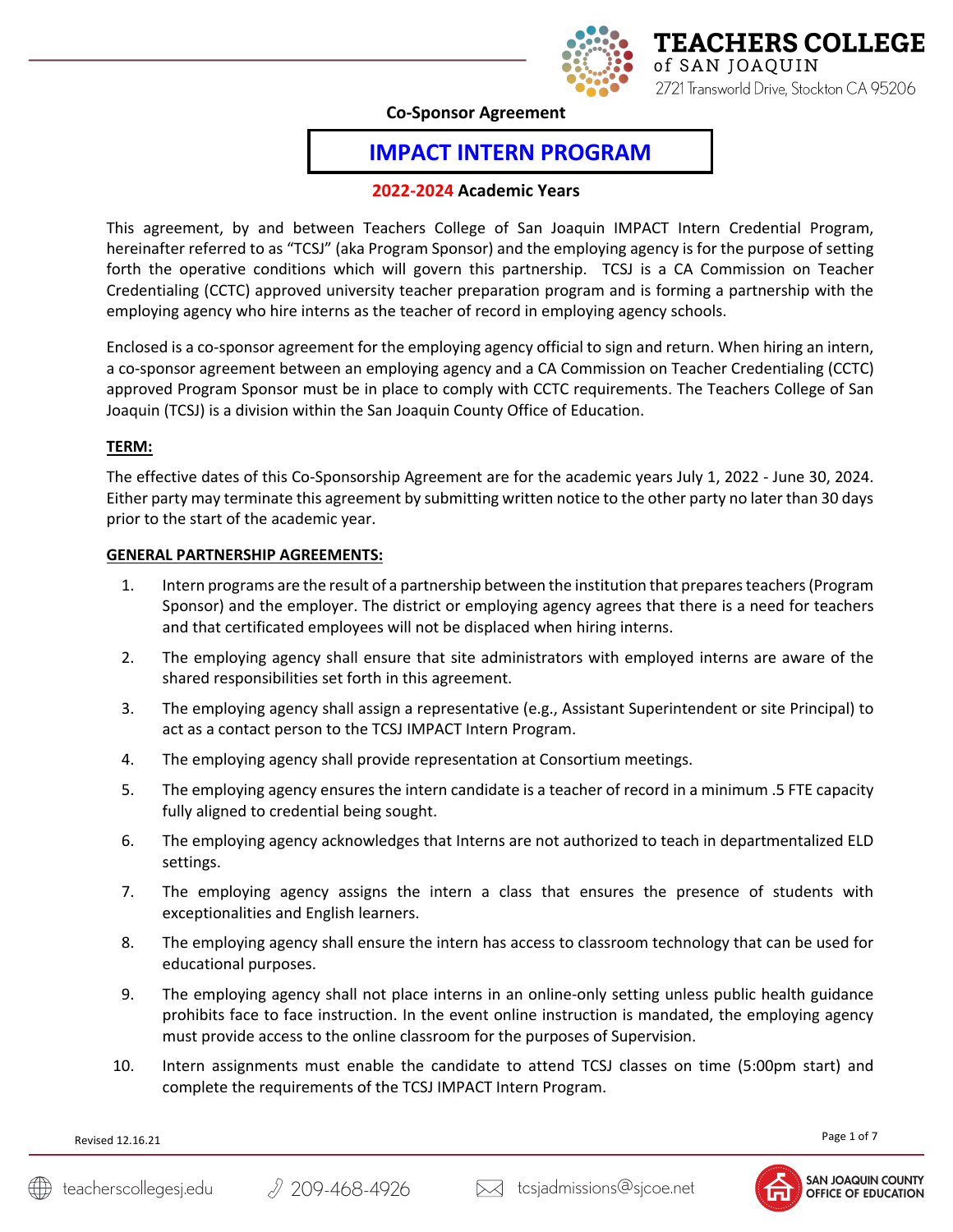- 11. To the extent possible, and in accordance with the educational agency bargaining unit guidelines, the educational agency agrees to assign minimal extra/co-curricular activities and/or provide early release to the intern.
- 12. The employing agency shall respond to requests for evaluation data as requested by the CCTC and TCSJ IMPACT Intern Program, including survey completion, demographic and/or retention information.
- 13. TCSJ understands that the educational record of the teacher candidate, employed by an educational agency, is protected by FERPA. As a result of the Co-Sponsor Agreement, the Employer is considered a school official with a legitimate educational interest in determining the professional responsibility of the teacher candidate. TCSJ agrees to protect the privacy of educational records, concerning any teacher candidate and will not transmit, share or disclose any such records without the teacher candidate's written consent, **except to other school officials who have a legitimate educational interest in the records. (34CFR§99.31)**
- 14. Interns who are admitted into the Teachers College of San Joaquin IMPACT Intern Credential Program must:
	- a) Be employed in a teaching assignment that is authorized by the standard credential being pursued (Mild Moderate Support Needs, Extensive Support Needs, Early Childhood Special Education, Multiple Subject or Single Subject);
	- b) Complete TB testing and fingerprinting with the employing agency.
	- c) Be employed in a setting where video capture is permitted for candidate reflection and Teaching Performance Assessments (TPAs), required by CCTC.
	- d) Be employed at a site with a fully qualified site administrator.
	- e) Be employed as the teacher of record in a minimum .5 FTE capacity fully aligned to credential being sought.
	- f) Be employed in a face-to-face instructional setting with the same group of students on a daily or weekly basis as determined by the master schedule.
	- g) Be employed in a setting that will enable the candidate to demonstrate mastery of all Teaching Performance Expectations for the credential being sought.
	- h) Provide all documents required by the CCTC and TCSJ IMPACT Intern Program.
	- i) Be enrolled in the TCSJ IMPACT Intern Program.

# **PEER SUPPORT/COACHING & MENTORING:**

Pursuant to California Education Code 44321, the supervision, mentoring and support of interns is the responsibility of **both** the Commission-approved teacher preparation program (Program Sponsor) and the employing agency.

**Prior to an intern assuming daily teaching responsibilities,** the employer must identify a peer coach/mentor. The peer coach/mentor may not be the intern's supervisor/evaluator and should be from the same site.

The combination of **employer-provided** support and mentoring, and program support and supervision (provided by TCSJ) to the intern must include the following:

- 1. A minimum of 144 hours of annual support/mentoring and supervision:
	- a. Support may include but is not limited to weekly course planning of curriculum and assessments,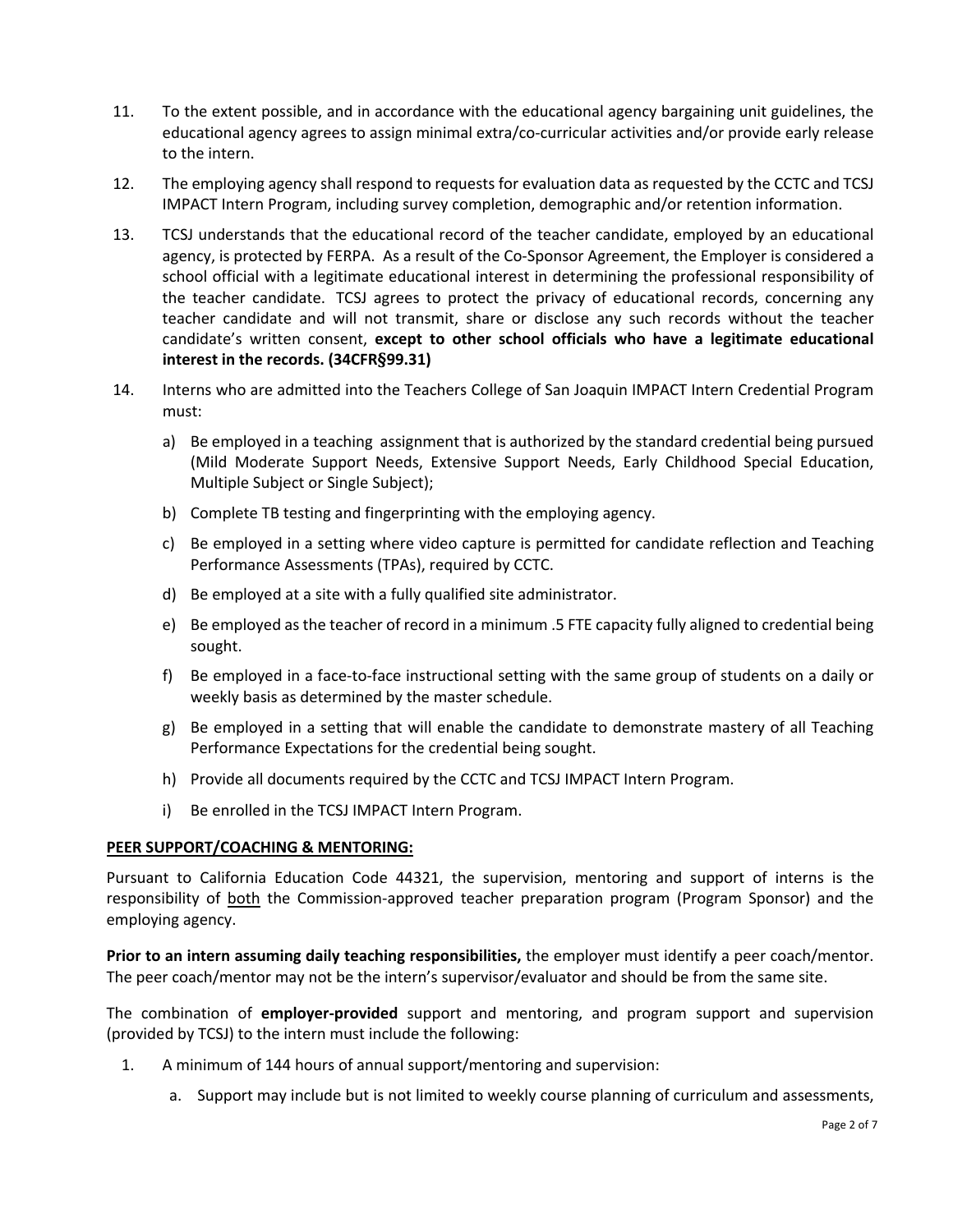coaching within the classroom, and problem-solving regarding student issues.

- b. A minimum of five hours per week of support/mentoring and guidance must be provided to an intern teacher by the employing agency.
- c. The program sponsor will provide opportunities to fulfill a portion of the 144 hours of general support needed each year.
- d. The program sponsor will provide the intern with procedures to document and monitor the CCTC required hours of mentoring and support from the employer and TCSJ IMPACT Intern Program.
- e. The intern will be responsible for documenting hours of support received.
- 2. An additional 45 hours of support/mentoring and supervision specific to meeting the needs of English learners shall be provided to an intern teacher unless the intern holds a CLAD, EL Authorization or has passed all sections of the CTEL Examination.
	- a. The employing agency must identify an employee who will be immediately available to assist the intern with planning lessons that are appropriately designed and differentiated for English learners, for assessing language needs and progress, and for support of language accessible instruction through in-classroom modeling and coaching as needed.
	- b. The identified coach/mentor *may* be the same peer coach/mentor that is providing general support and supervision provided that the individual possesses an English learner authorization and will be immediately available to assist the intern teacher in working with English learners.
	- c. The program sponsor will provide opportunities to fulfill a portion of the 45 hours of support/mentoring and supervision specific to meeting the needs of English learners.
	- d. The program sponsor will provide the intern with procedures to document and monitor the CCTC required hours of mentoring and support from the employer and TCSJ IMPACT Intern Program.
- 3. The employing agency must ensure that the peer coach/mentor satisfies the following minimum qualifications:
	- a. Hold a valid corresponding Clear or Life credential in the content area he/she is supporting.
	- b. Possess EL Authorization if responsible for providing specified EL support.
	- c. Have three years of successful teaching experience**.**
	- d. Agree to complete 10 hours of initial orientation and subsequent ongoing support, provided by the program.
- 4. Sufficient resources are to be provided, including the identification of protected time for employerprovided peer coach/mentor to work with the intern **within** the school day.
- 5. The employer determines the terms of employment for the peer coach/mentor and additional personnel. It is at the discretion of the employer to determine if the peer coach/mentor and/or additional personnel receive compensation and if so, compensation is the responsibility of the employer. The employer agrees to provide any substitute release time necessary to train the peer coach/mentor and for the peer coach to conduct observations if needed.
- 6. The employing agency shall honor the confidentiality between the intern and peer coach/mentor while monitoring the contact and effectiveness of the peer coach/mentor.
- 7. Issues regarding a peer coach/mentor will be addressed in a timely way, with a plan for intervention or reassignment, if necessary. The employing agency agrees to allow, after parent permission is granted,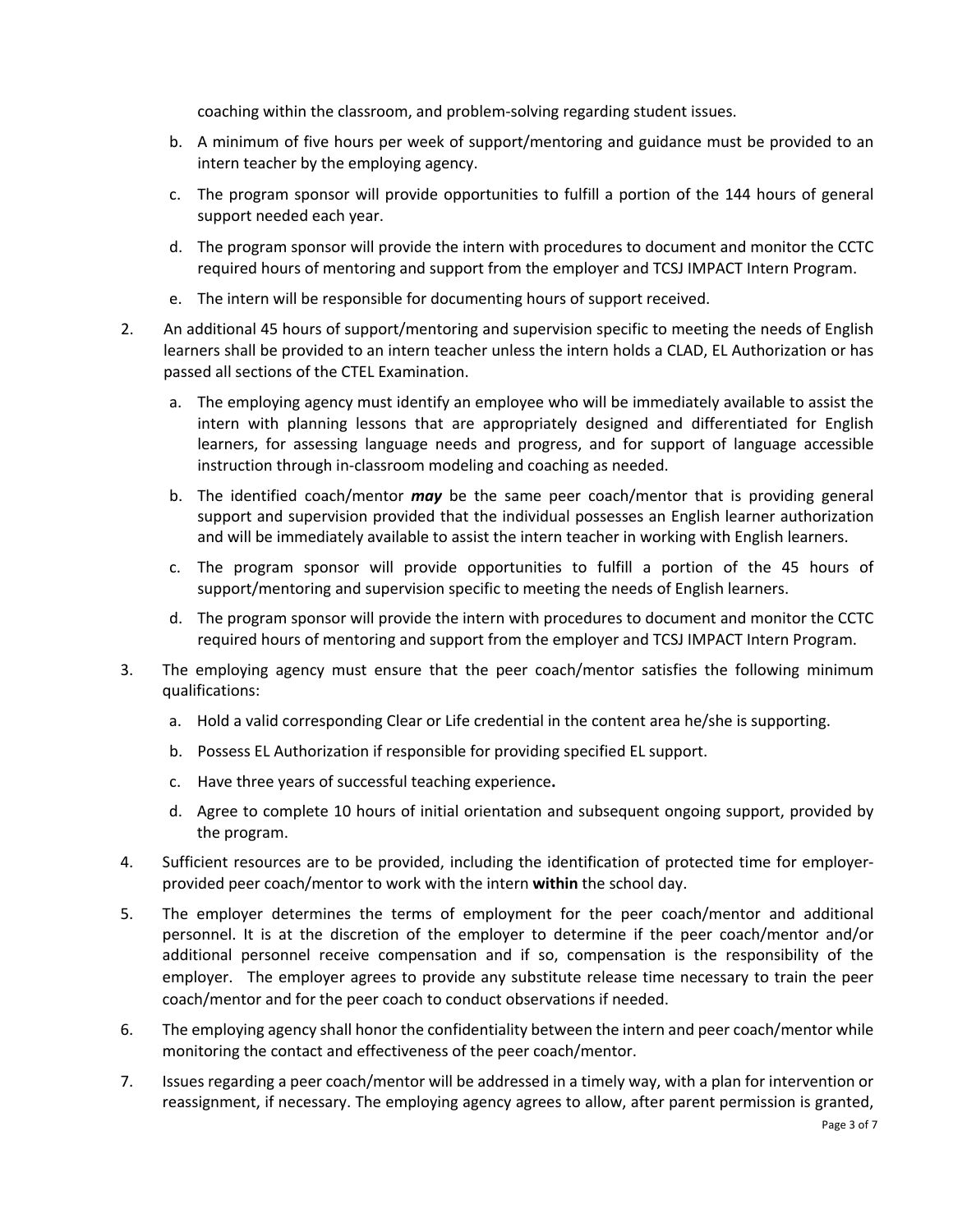the Support Supervisor to observe Education Specialist candidates during an IEP meeting, or failing that, to debrief with a participating educational agency administrator who was present at a recent IEP meeting conducted by the candidate.

## **CTC REQUIREMENTS FOR EMPLOYING SCHOOLS:**

- 1. Per CTC requirements, school sites **serving Education Specialist** intern candidates must:
	- a) Provide release time to Interns (*at least* 1 day per semester), enabling them to participate in supervised fieldwork in an experienced mentor's classroom in both general education and special education settings that reflect the full diversity of California public schools and continuum of placement options.
	- b) Demonstrate commitment to developmentally and culturally appropriate practices, including support for dual language learners with disabilities.
	- c) Engage in collaborative relationships with families.
	- d) Model inclusive practices for student with disabilities.
	- e) Participate in processes such as IEPs and student study teams.
	- f) Reflect the socioeconomic, linguistic, and cultural diversity of California's public-school population.
	- g) Utilize curriculum aligned to California's adopted standards and frameworks.
	- h) Permit video capture for candidate reflection, coursework, supervision and the CalTPA.
- 2. Per CTC requirements, school sites serving **General Education** intern candidates must:
	- a) Reflect the racial, ethnic, socioeconomic, linguistic, and cultural diversity of California's publicschool population.
	- b) Demonstrate commitment to collaboration and continuous improvement.
	- c) Have partnerships with other appropriate educational, social, and community entities that support teaching and learning.
	- d) Utilize curriculum aligned to California's adopted standards and frameworks.
	- e) Place students with disabilities in the Least Restrictive Environment (LRE);
	- f) Provide robust programs and support for English learners.
	- g) Permit video capture for candidate reflection, coursework, supervision and the CalTPA.

#### **RESPONSIBILITIES OF EMPLOYING AGENCIES/DISTRICTS**

#### **The employing agency acknowledges that:**

- 1. Candidates will pay tuition/fees during their enrollment in the program and, if appropriate, the employer will assist the TCSJ IMPACT Intern Program Student Account's office to establish monthly payroll deduction of tuition for the intern. Credential recommendations cannot be made if the candidate is not in "good financial standing". The employing agency is not responsible for non-payment by the intern.
- 2. No intern's salary may be reduced by more than 1/8 of its total to pay for supervision and/or support, and the salary of the intern shall not be less than the minimum base salary paid to a regularly certificated person. If the intern salary is reduced, no more than eight interns may be advised by one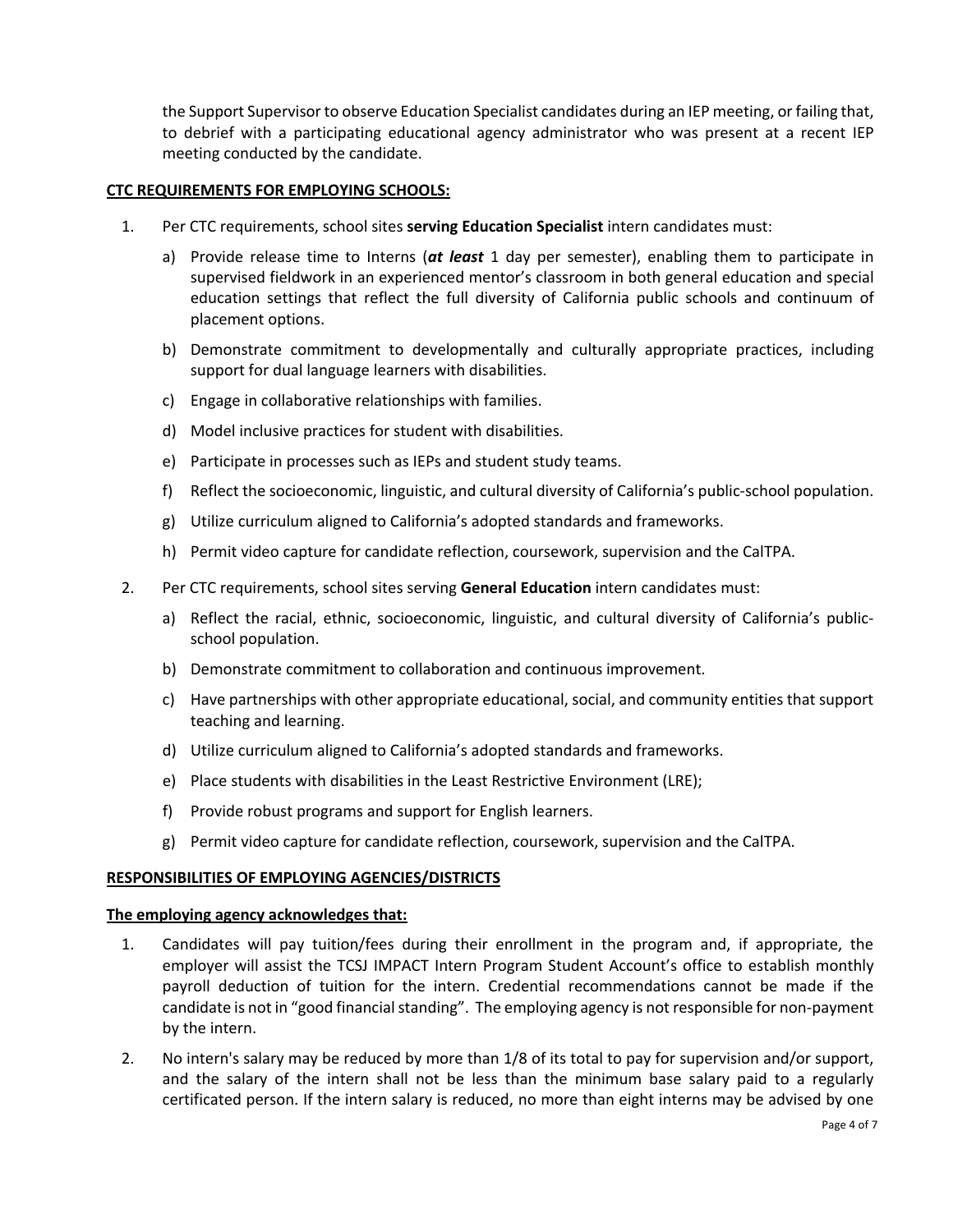district support person. *Reference: Education Code Section 44462*.

- 3. The intern credential recommendation is jointly made between the employing agency and the TCSJ IMPACT Intern Program. Employment decisions, such as continuing employment and tenure decisions, are separate from credentialing decisions, and are at the sole discretion of the employing agency. In the instance when the employing agency, for whatever reason, no longer employs an intern candidate, the program sponsor will make the recommendation for the appropriate credential if the candidate has successfully completed the intern program.
- 4. Should a candidate not fulfill the completion requirements of the TCSJ IMPACT Intern Program, including timely payment of tuition, the program may drop the candidate, which we acknowledge may create employment issues for the employing agency. Program personnel will consult with appropriate educational agency staff and the candidate prior to this decision.
- 5. It is the district's responsibility to ensure candidates will be compensated for units earned in the program in the manner normally provided to all educational agency teachers.
- 6. Candidates will be evaluated annually by the employing agency.
- 7. All university provided supervisors are employees of the San Joaquin County Office of Education and have appropriate clearances (TB & fingerprints) for educational settings. If additional clearance is required, the employing agency will assume the related costs.

# **RESPONSIBILITIES OF PROGRAM SPONSOR (TCSJ):**

The responsibilities of the Program Sponsor, Teachers College of San Joaquin IMPACT Intern Program, shall include the following:

- 1. Employment and assignment of qualified persons to teach courses and supervise candidates. Criteria include but are not limited to a) current knowledge of the content; b) knowledge of the current context of public schooling including the California adopted content standards, frameworks, and accountability systems; c) knowledge of diversity in society, including abilities, culture, language, ethnicity, and gender orientation; and d) demonstration of effective professional practices in teaching and learning, scholarship, and service.
- 2. Identification and assignment of a Support Supervisor and allocation of additional personnel if needed to provide on-site support for the intern. The TCSJ Support Supervisor will provide on-going direct support, including classroom observations, lesson planning, co-teaching, and evaluation of teaching proficiency according to the program sponsor's requirements.
- 3. Providing appropriate orientation and training for the Support Supervisor and peer coach/mentor.
	- a. The content of this orientation includes but is not limited to characteristics of coaching, expectations for time and frequency of visitations, developing an understanding of the Teaching Performance Expectations, and process for documenting observations and evaluations of intern.
- 4. Establishing effective and on-going communication with employing agency and TCSJ IMPACT Intern personnel (e.g., Support Supervisor, Program Evaluator, Program Coordinators, Program Director and President) as appropriate to ensure a successful teaching experience for the intern.
- 5. Providing all CCTC required coursework for the Preliminary Credential and assistance with questions or issues regarding credentialing.
- 6. Processing appropriate documents with the CCTC for intern, preliminary, and clear (if appropriate) credentials for candidates.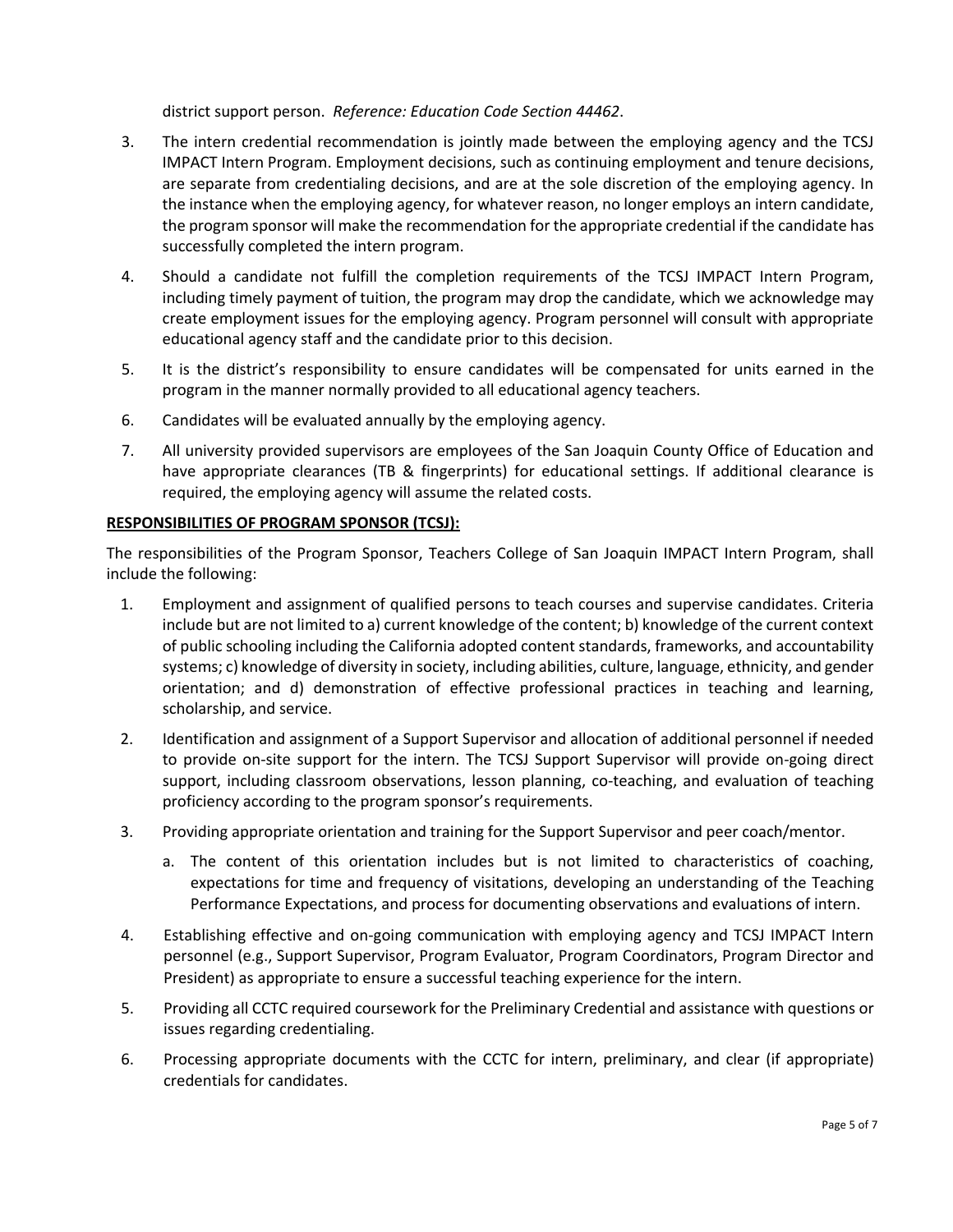7. In cooperation with the employing agency the program sponsor will counsel the intern candidate and develop a plan to complete the requirements to earn a credential in the content or specialty area of the intern credential.

# **INDEMNIFICATION:**

TCSJ shall defend, indemnify and hold Employing Agency and it's officials, employees , and agents harmless from and against any and all liability, loss, expense, attorneys' fees, or claims for injury or damages arising out of the performance of this agreement, but only in proportion to and to the extent such liability, loss, expense attorneys' fees, or claims for injury or damages are caused by or result from the negligent or intentional acts or omissions of TCSJ, its officials, agents or employees.

Employing Agency shall defend, indemnify and hold TCSJ and its officials, employees, and agents harmless from and against any and all liability, loss, expense, attorneys' fees, or claims for injury or damages arising out of the performance of this agreement, but only in proportion to and to the extent such liability, loss, expense attorneys' fees, or claims for injury or damages are caused by or result from the negligent or intentional acts or omissions of Employing Agency, its officials, agents or employees.